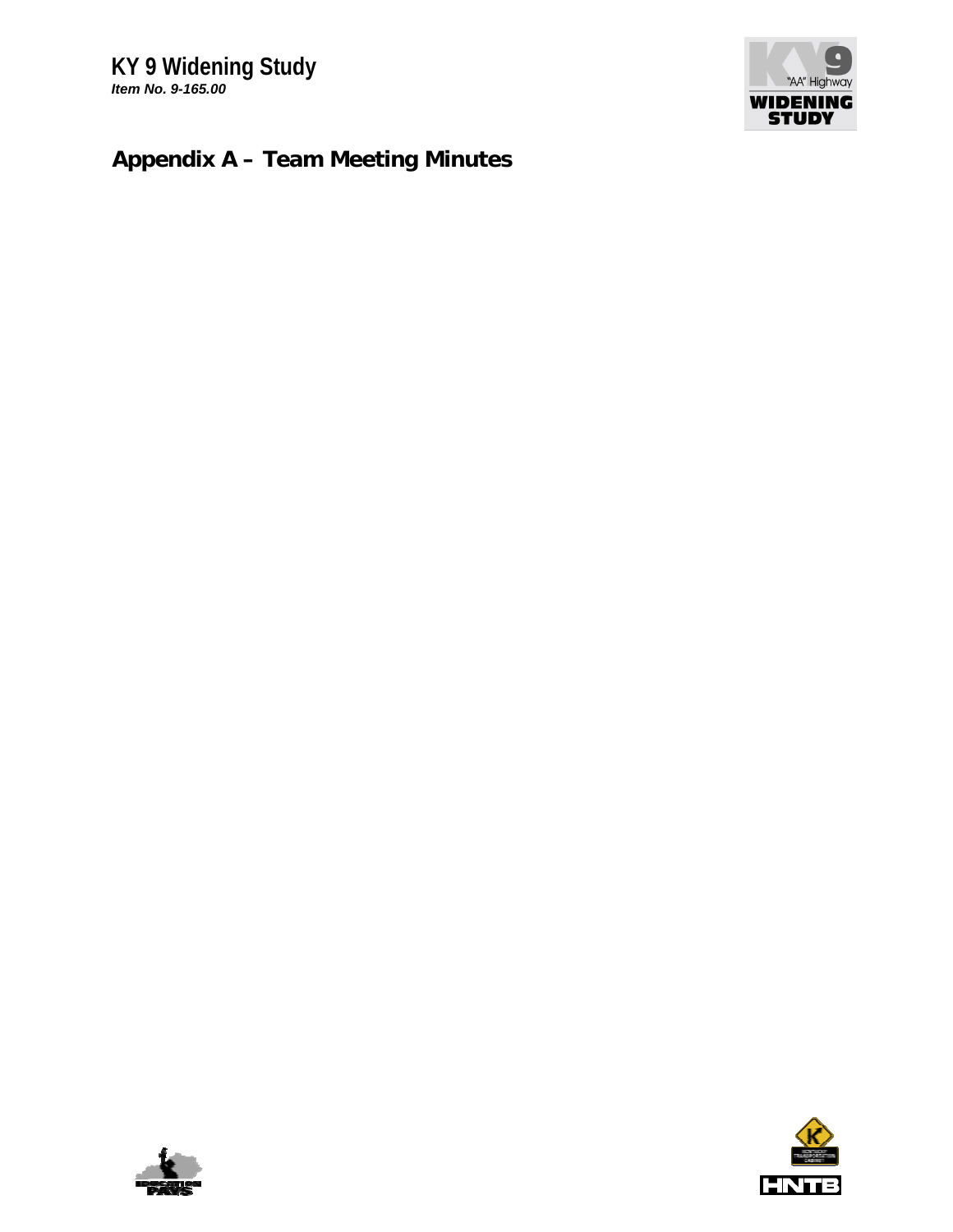## **STATEWIDE CORRIDOR PLANNING SERVICES KY 9 TEAM MEETING #1 MINUTES**

- TO: Annette Coffey, P.E. **Director** KYTC Division of Planning
- FROM: Larry D. Chaney, P.E., L.S. Director of Transportation HNTB-Louisville
- DATE: May 3, 2001
- SUBJECT: Statewide Corridor Planning KY 9 Widening Study Item No. 9-0165

The first team meeting was held May 2, 2001 in the District 9 office to discuss the KY 9 project. Those in attendance were:

| Jim Wilson          | Division of Planning            |
|---------------------|---------------------------------|
| Bruce Siria         | Division of Planning            |
| Rick Omohundro      | <b>KYTC District 9</b>          |
| Wayne McCleese      | KYTC District 9 - Traffic       |
| Darrin Eldridge     | KYTC District 9 - Design        |
| Karen Mynhier       | KYTC District 9 - Environmental |
| Jack Litten         | KYTC District 9 - Right of Way  |
| James Simpson       | KYTC - C.O - Highway Design     |
| <b>Bob Yeager</b>   | <b>KYTC</b> District 6          |
| <b>Brent Sweger</b> | <b>FHWA</b>                     |
| Amy Kennedy         | <b>Buffalo Trace ADD</b>        |
| Doug Lambert        | Palmer Engineering              |
| Liz Bullock         | Palmer Engineering              |
| Henry Mathis        | H.C. Nutting                    |
| Karen Mohammadi     | <b>HNTB</b> Corporation         |
| Larry Chaney        | <b>HNTB</b> Corporation         |

#### 1) Introductions

Mr. Siria opened the meeting by explaining that the project is in the Six-Year Highway Plan as a study of widening the AA Highway from the four lane section in Maysville to just inside the Campbell County line. He also mentioned that there was an overlap in the Six-Year Plan with a design project to widen the AA Highway in Mason County, which would reduce the study length by three and a half miles. He then asked for introductions, and said that the project would have two main elements – technical and public involvement. The public may feel that they were promised four lanes, and may want the widening regardless of the results of the study.

2) Project Overview

Mr. Chaney then led the attendees through the agenda. He explained that the project area has good geometry and low traffic volumes. Accident rates along the corridor are generally lower than the statewide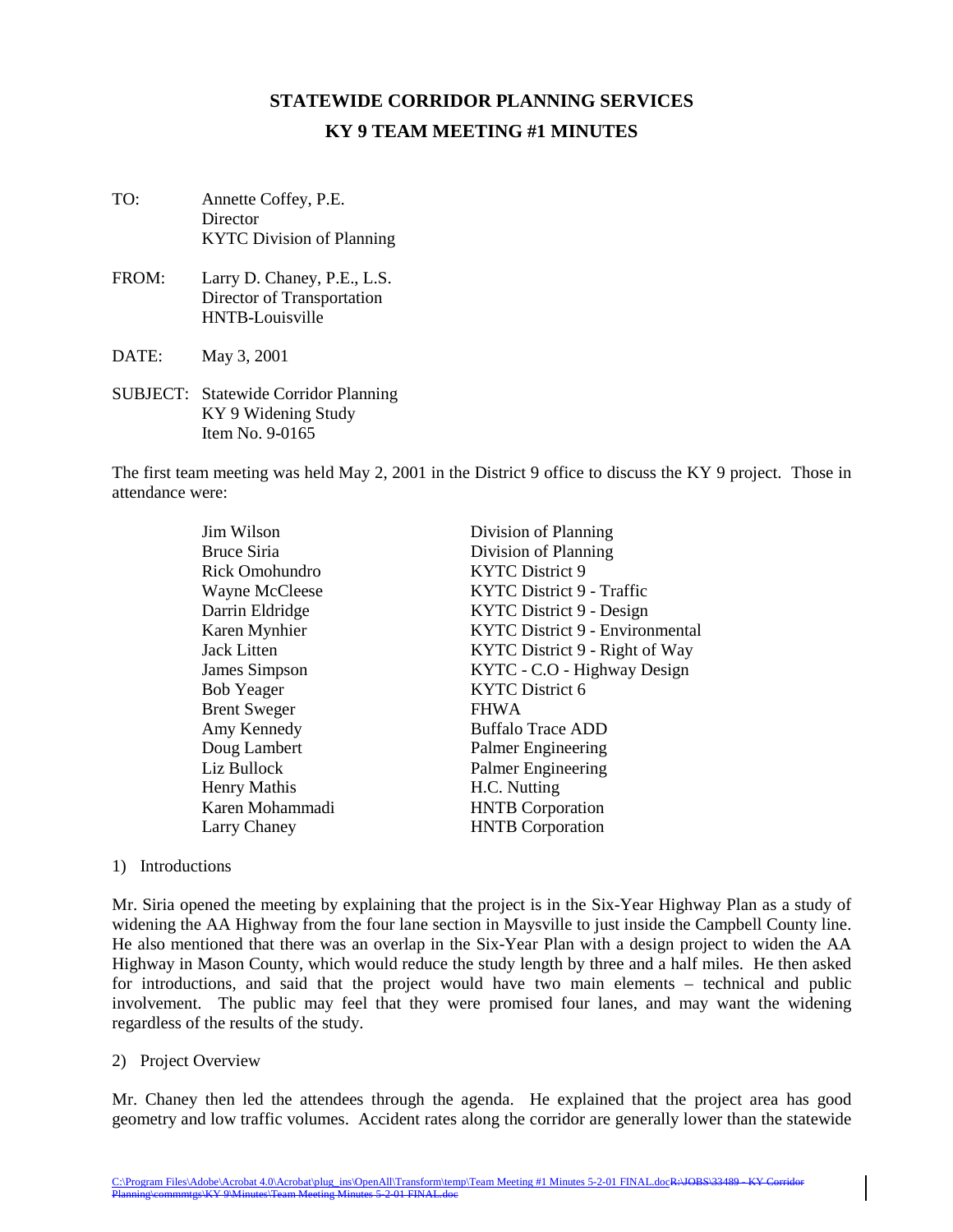average for a two-lane road. The only exception to this is the fatality rate in Mason County. Right angle accidents at intersections and collisions with deer are the main types of accidents. Four of the fatal accidents in the project area were the result of drivers falling asleep at the wheel. We will look at solutions like chatter bars in the median as one possible solution to this problem. Speeding does not appear to be a significant problem relating to accidents, according to the Kentucky Transportation Center (KTC) report. However, Mr. Sweger reminded the group that the recent Drive Smart blitz resulted in almost 1,000 citations being issued.

#### 3) Preliminary Alternatives

Mr. Chaney stated that we will look at safety improvements such as lighting, fencing, and deer reflectors along the corridor to reduce certain accident types. Most of the lighting along the corridor is not high mast lighting, and therefore may not provide enough visibility for drivers on the AA Highway. Some of the problems may also be addressed by looking at access control. Currently there is an average of one access point per mile, and that is already lower than the State's requirement of access spacing every 1,200 for this facility type. There are generally no deceleration lanes or flare outs at the intersections. Mr. McCleese stated that he felt there should be more flares and that lighting was not as critical of a concern. Mr. Chaney concurred and added that there are a large number of accidents involving guard rail, and that some of the guardrail may need to be moved further back from the driving lanes. Mr. Chaney then asked the group whether they wanted to consider a mountable median such as that used in Campbell County. The reply was that a depressed median would be preferable. Mr. Chaney stated that a median type should be decided before we begin looking at the four-lane section.

Mr. Simpson told the group that the Mountain Parkway extension is using rumble strips in the center of the road, and suggested that HNTB contract Jeff Wolfe in Central Office Traffic to get more details on the effectiveness of that project.

Mr. Siria stated that the public hearing for the KTC study may be integrated with the public meetings for this project since the projects are related. He added that the KTC study found fault with the drivers and not with the road geometry. The Drive Smart blitz and a public relations campaign are being aimed at the operators to address this.

Mr. Sweger asked if this study would lead to an early Purpose and Need for an Environmental Study. Mr. Siria responded that it would lead to a set of project goals. Safety and capacity will likely be the main goals.

Mr. Eldridge asked if the project would move forward to widening if the capacity needs are meet with the current two lanes. Mr. Siria stated that they were unsure, since public sentiment may still push for four lanes. Mr. Chaney added that addressing the need for access control and control of speed differentials may necessitate four lanes. He added that some of the existing problems would worsen with four lanes, such as deer accidents, right angle accidents and access from driveways.

Mr. Siria noted that the project likely got into the Six-Year Plan as a response to safety concerns. Also, some people may feel that a four-lane facility was promised and they may want the wider road simply for that reason. The project was not apparently put in the Six-Year Plan by a specific legislator.

Mr. Siria continued by stating that the KTC was currently working on a study to compare the benefits of upgrading a two-lane road to an improved two-lane section versus a four-lane section. Their initial results suggest that the improvements have similar impacts on safety.

Mr. Eldridge asked what would be done at the intersections if the AA Highway is widened. The consensus was that a fully controlled access facility may need to beconsidered. Mr. Sweger suggested something between a fully controlled facility and the current facility be studied. It was decided that HNTB would look at adding two lanes and at converting the facility to a fully controlled access facility.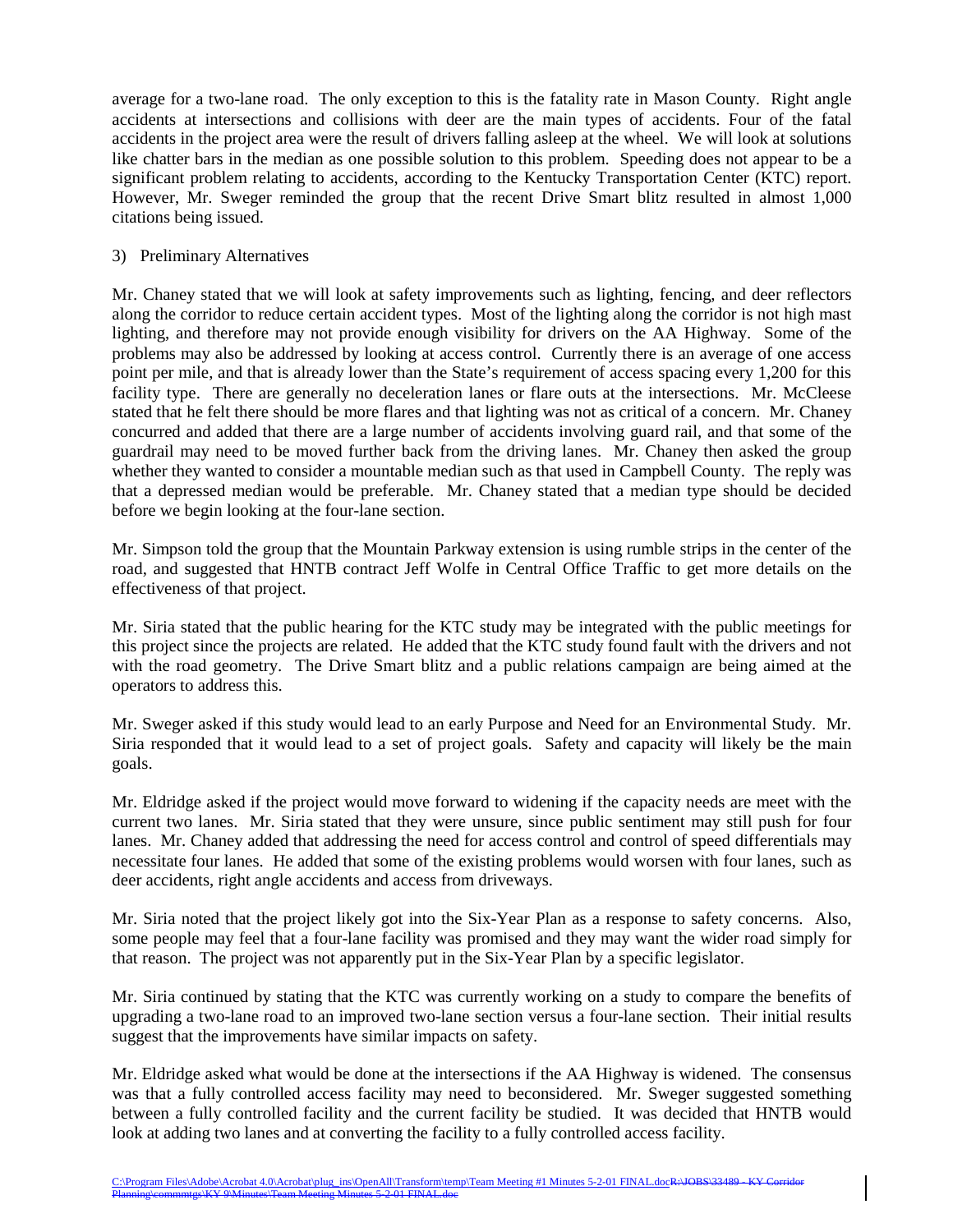Mr. Eldridge questioned whether this study would look at a high speed facility. Mr. Siria stated that it would, not but that the results of the proposed I-74 corridor from the Markland Dam to the Maysville Bridge may be useful in this study.

#### 4) Geotechnical Overview

Mr. Mathis asked if there were any accidents or problems with falling rock in cuts along the corridor. The group was unaware of any incidents, and Mr. Mathis stated that he would follow up with the Maintenance staff in both districts.

#### 5) Environmental Overview

The project limits will be 1000' on either side of the existing edge of pavement. The environmental footprint needs to be completed before the first set of public meetings.

#### 6) Public Involvement

The meetings will all be broken down by ADDs. Campbell County and Pendleton County meetings will be arranged by Scott Boone in the Northern Kentucky ADD. Ms. Kennedy will arrange meetings for Bracken and Mason counties. It was suggested that the local officials meetings be arranged for 10:00 AM and that the stakeholders meetings be arranged the same afternoon at 1:00 PM.

HNTB was asked to include the Mayor of Maysville and Senator Charlie Borders to the list of officials. Stakeholders to be invited to the meetings may include representatives from the Chambers of Commerce, emergency services, school boards, industrial foundations, transit agencies, trucking companies, low income or minority group leaders, tourism and the Community Action Agency. The information provided at the Team Meeting will be sufficient to present at the local officials and stakeholders meetings.

7) Documentation

Meeting minutes for all types of meeting will be provided to the entire team.

#### 8) Next Meetings

Scott Boone and Ms. Kennedy will arrange the local officials and stakeholders meetings. The second team meeting will be held after the first public meeting.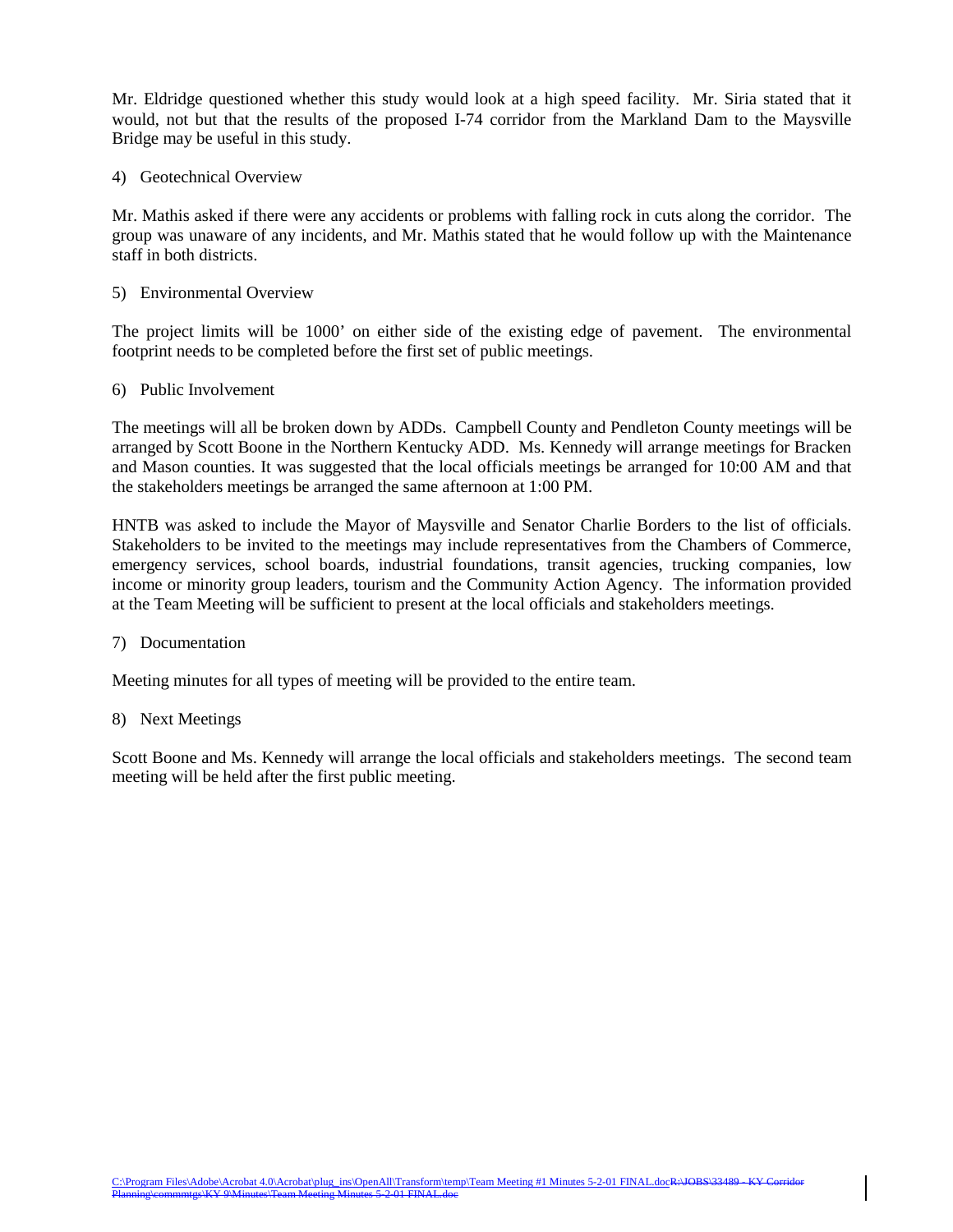## **STATEWIDE CORRIDOR PLANNING SERVICES KY 9 PROJECT SUB-TEAM MEETING MINUTES**

- TO: Annette Coffey, P.E. **Director** KYTC Division of Planning
- FROM: Larry D. Chaney, P.E., L.S. Director of Transportation HNTB-Louisville
- DATE: June 29, 2001
- SUBJECT: Statewide Corridor Planning KY 9 Widening Study Item No. 9-0165

A meeting was held June 21, 2001 in the first floor conference room in the State Office Building Annex to discuss the upcoming initial public meeting for this project. Those in attendance were:

| Carl Dixon      | Division of Planning    |
|-----------------|-------------------------|
| Bruce Siria     | Division of Planning    |
| Bob Yeager      | KYTC District 6         |
| Karen Mohammadi | <b>HNTB</b> Corporation |
| Larry Chaney    | <b>HNTB</b> Corporation |

Bruce Siria explained that the purpose of this meeting was to ensure that the entire management team had a similar understanding about the project prior to the first public meeting.

The material to be presented at the first public meeting will be basically the same as given to the local officials and stakeholders, with the addition of an environmental footprint map. Mr. Siria requested that the forecasted traffic and corresponding methodology be sent to Multimodal Programs, and a decision would be made, subsequent to their review, as to whether to distribute this information at the public meeting. It may be feasible to develop the information stations by County, if that would appear helpful to clarify the information. HNTB should prepare media packets as well, including important elements of the PowerPoint presentation. The handouts should also include survey forms. The Cabinet feels that providing surveys at the Local Officials and Stakeholder's meetings, and sending the meeting materials to absent invitees at those meetings, has been very beneficial to the project.

The meeting will be held at the Bracken County High School from 4:00 PM to 8:00 PM, and District 6 will arrange to have Variable Message Signs (VMS) up on KY 9 throughout the day. We are expecting 200-300 people at the public meeting and, due to the number of people expected and to the access to the cafeteria/gym, the Cabinet intends to have three sign-in stations. All team members should be at the school by 2:30 PM. Shortly after 4:00 PM, a formal presentation will be made. Additional presentations may follow, depending on the size of the crowds and the time they arrive. Bob Yeager will contact the school to obtain advice regarding directing parking at the school, since vehicle can not pass one another along the rear driveway. The Cabinet will provide the projection screen, easels and refreshment bins. Mr. Dixon stated that the presentation must be prepared to address two of the public's most common questions: 1) Is this project going to take my property, and 2) When will the construction take place?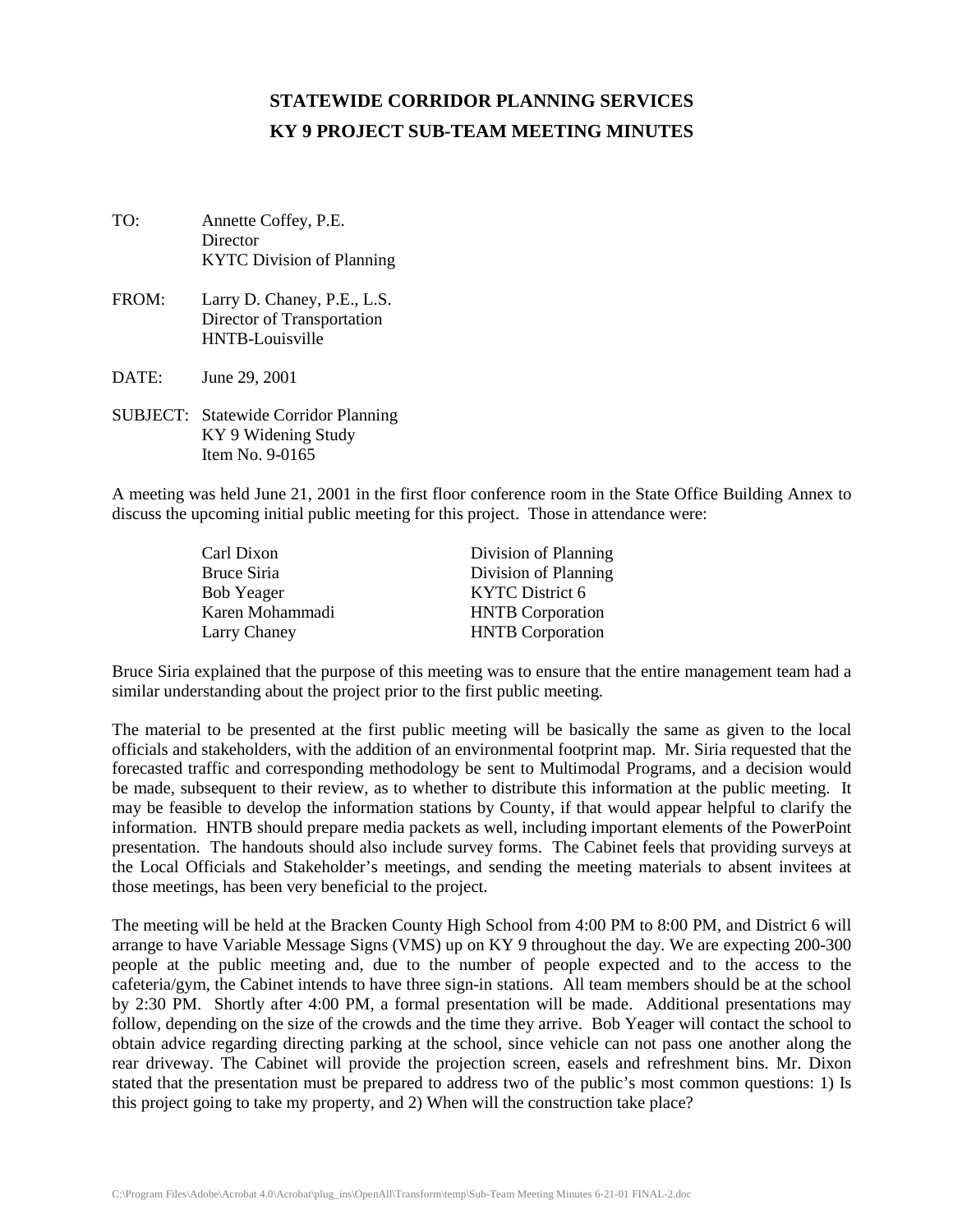The Cabinet has invited the Kentucky Transportation Center to attend the meeting. Either Jerry Pigman or Ken Agent will be present, and any questions at the public meeting regarding the safety study should be directed to them. The formal presentation should make it clear that this widening study is not directly associated with the safety study. The Cabinet is meeting on July  $10<sup>th</sup>$  to discuss the public hearing on the safety study. The Cabinet will contact Doug Gabbert with Jordan-Chiles about the meeting on the  $10<sup>th</sup>$ , and will determine if the materials being prepared for the public education program will be appropriate for distribution at the first KY 9 public meeting.

Mr. Yeager then mentioned that HNTB had requested information about plans for the new Industrial Park on KY 9, but that his department has no current information. None of the work is being done on State right of way at this time.

Mr. Siria questioned whether Sheriff Mike Nelson in Bracken County had been upset about being left off the mailing list for the Stakeholder's Meeting. Karen Mohammadi answered that the Sheriff was not upset, just unaware that the meeting had taken place. Mr. Yeager stated that he would call the Sheriff, and that he would make sure that he is included for the next meeting. He also stated that he would coordinate with District 9 to ensure that there would be no duplication of efforts by the Districts in contacting elected officials and stakeholders.

The time frame for the remaining meetings was discussed. Mr. Siria asked when alternatives and costs could be ready. HNTB should be able to furnish those estimates near the end of August, but we are in need of direction from the Cabinet as to their preferred median type. It was agreed that most of the remaining project meetings would take place in August, with the final public meeting occurring in September.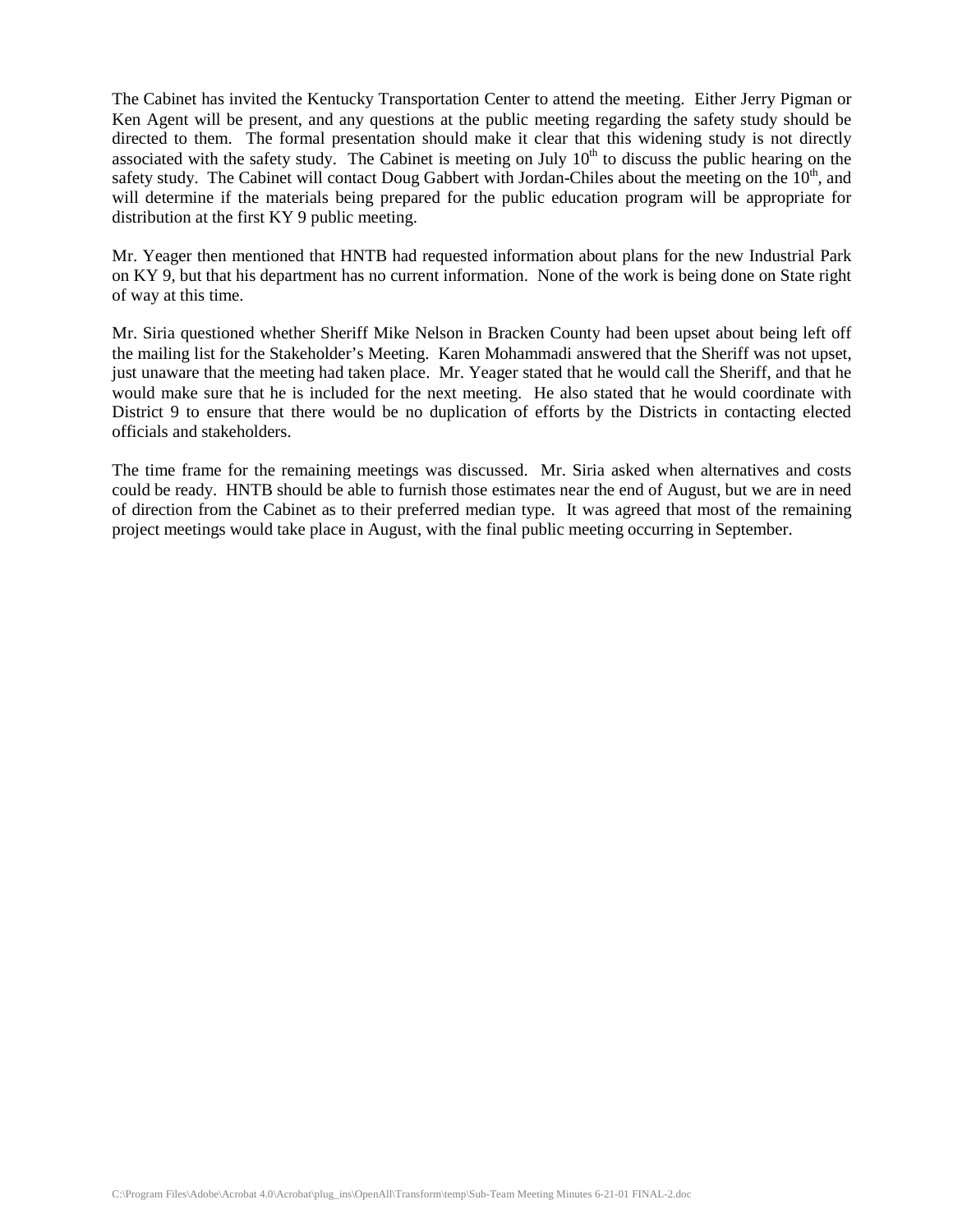## **STATEWIDE CORRIDOR PLANNING SERVICES KY 9 TEAM MEETING #2 MINUTES**

- TO: Annette Coffey, P.E. **Director** KYTC Division of Planning
- FROM: Larry D. Chaney, P.E. Director of Transportation HNTB-Louisville
- DATE: September 11, 2001
- SUBJECT: Statewide Corridor Planning KY 9 Widening Study Item No. 9-0165

The second team meeting was held August 27, 2001 in the District 6 office to discuss the KY 9 project. Those in attendance were:

| Jim Wilson            | <b>KYTC Division of Planning</b>   |
|-----------------------|------------------------------------|
| Bruce Siria           | <b>KYTC Division of Planning</b>   |
| <b>Brad Eldridge</b>  | <b>KYTC</b> Division of Design     |
| <b>Rick Omohundro</b> | KYTC District 9 – Pre-Construction |
| Bill Madden           | $KYTC$ District $6 - Traffic$      |
| <b>Brian Donnelly</b> | $KYTC$ District $6 - Traffic$      |
| Mike Bezold           | KYTC District $6 - Design$         |
| <b>Bob Yeager</b>     | KYTC District $6$ – Planning       |
| <b>Bob Hill</b>       | KYTC District $6$ – Planning       |
| Mike Emark            | KYTC District 6 – Maintenance      |
| Scott Boone           | Northern Kentucky ADD              |
| Doug Smith            | H.C. Nutting                       |
| Karen Mohammadi       | <b>HNTB</b> Corporation            |
| Larry Chaney          | <b>HNTB</b> Corporation            |

Mr. Chaney opened the meeting by explaining what tasks had been accomplished to date: the traffic and accident analyses have been completed, the environmental footprint is complete, and the first public meeting has been held. He then began the review of the agenda and handouts (see attached).

Ms. Mohammadi explained the accident statistics for the corridor. The accident rates are lower than statewide averages for two lane roads, although angle crashes and deer-related accidents are higher than average. Mr. Yeager noted that two key factors affect the local concerns of the safety of the road: 1) there is a higher than average chance of an accident involving injuries, and 2) the accidents often involve a local person well-known throughout he community. Ms. Mohammadi next presented an exhibit of current and projected traffic volumes. The current volumes result in levels of service (LOS) varying from D to E. Future volumes will result in LOS ranging from E to F. The forecasted volumes have not received final approval from Multimodal Programs. They will likely be reduced slightly, but this is not expected to impact the overall LOS.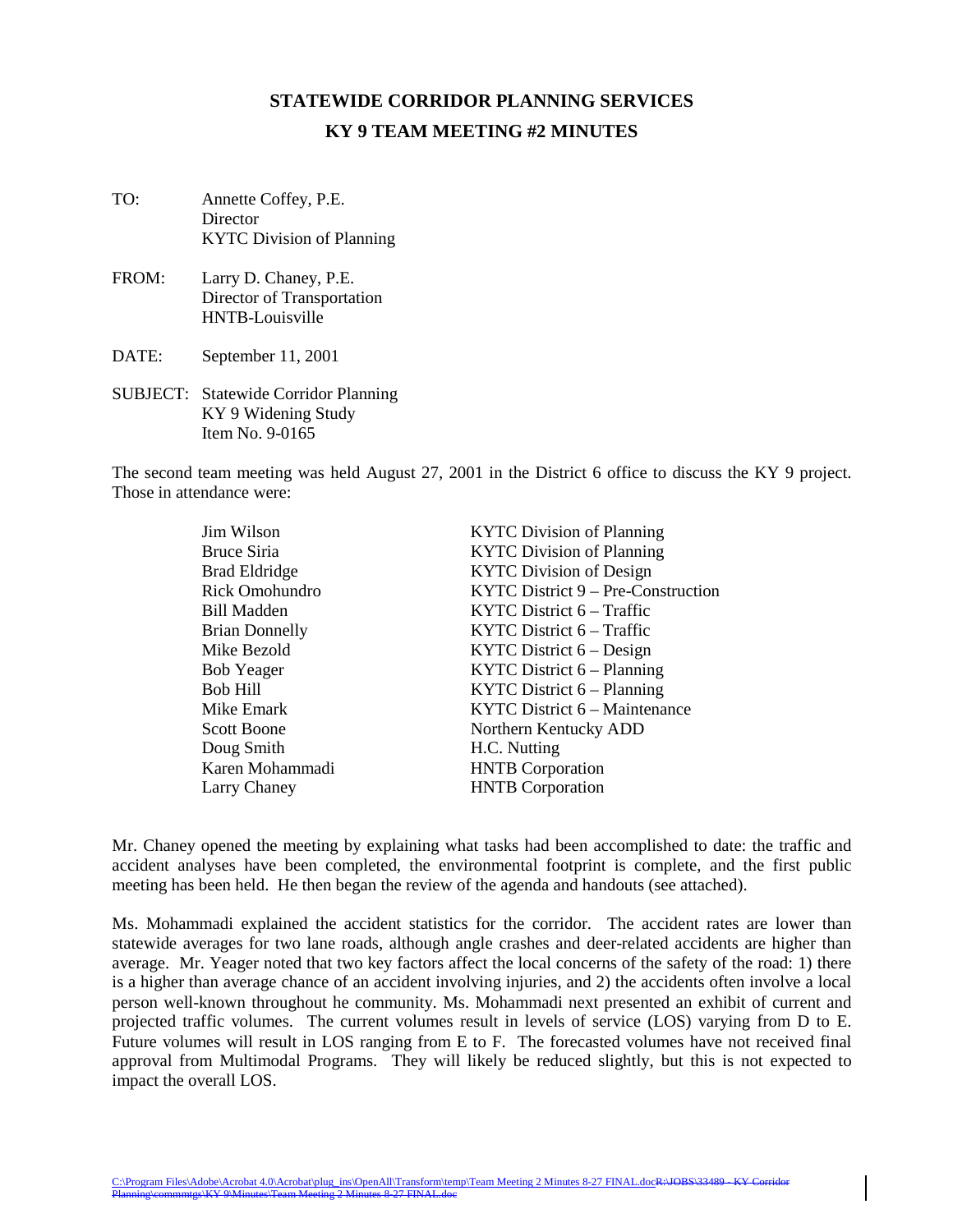Mr. Chaney then discussed the alternatives. The next step beyond the No-Build Alternative is the Operational Improvement Alternative. These recommendations included:

- Rumble strips for the shoulders and centerline
- Removal of some field entrances
- Improvements to radii and guardrail at some driveways and streets
- Lengthening and better signing of truck climbing/slow lanes
- Striping of shoulders for additional turn lanes
- Development of weigh stations
- Improvements of intersection signs, additional intersection lighting
- Installation of deer reflectors and more deer warning signs
- Skipline reflectors at intersection
- Development of rest areas
- Installation of a fog warning system

Mr. Madden stated that he felt weigh stations on KY 9 would be ineffective, since trucks could bypass the stations by using side roads. He also noted that the District is currently testing deer reflectors in Pendleton County.

Mr. Hill expressed concern on the need for separate left-turn lanes in the area of truck climbing lanes, to get turning vehicles out of the travel lanes.

Mr. Chaney then began the discussion of widening alternatives. Given the existing problem of drivers crossing the centerline, it was felt that the alternatives should include some sort of separation of traffic and that a mountable median was not suitable. Mr. Bezold added that the mountable median does not meet current design standards in a rural section of highway. This left the option for a non-mountable raised median or a depressed median.

A discussion was held as to the type of access currently allowed on the road. It was decided that the road is considered partially controlled, although several entrances originally built with the highway violate the 1200' spacing. Additional access may be granted if the entrances meet sight distance and spacing requirements. In order to avoid this situation completely, the only other alternative is a fully controlled roadway. A fully controlled road is considerably more expensive than a partially controlled one, due to the need for frontage roads and interchanges rather than at-grade intersections. After a brief discussion, it was decided that the number of interchanges could be reduced to ten (10) by eliminating all local road access, and that the exact location of interchanges would be decided during the design phase should this alternative move forward.

Mr. Siria noted that in the final study report it should be mentioned that some individuals have asked that the spacing be increased from 1200', but that there is no legal authority for the Cabinet to increase the distance. Also, the final report should state why the mountable median received no further consideration, since other existing segments of KY 9 currently have this type of section.

The next topic was presentation of the materials to the public. It was decided that exhibits showing the typical sections with photographs would be most effective. The environmental footprint will also be presented.

Priority sections were discussed, and it was determined that they should be part of the recommendation. The probability of beginning the construction at either end of the corridor as opposed to the middle was stressed. The sections should also ideally be broken into \$25-\$30 million construction sections.

A comparison of the alternatives was next discussed. It was noted that the cost per interchanges should be increased to \$20 million each. A revised comparison sheet will be sent to all of the meeting attendees.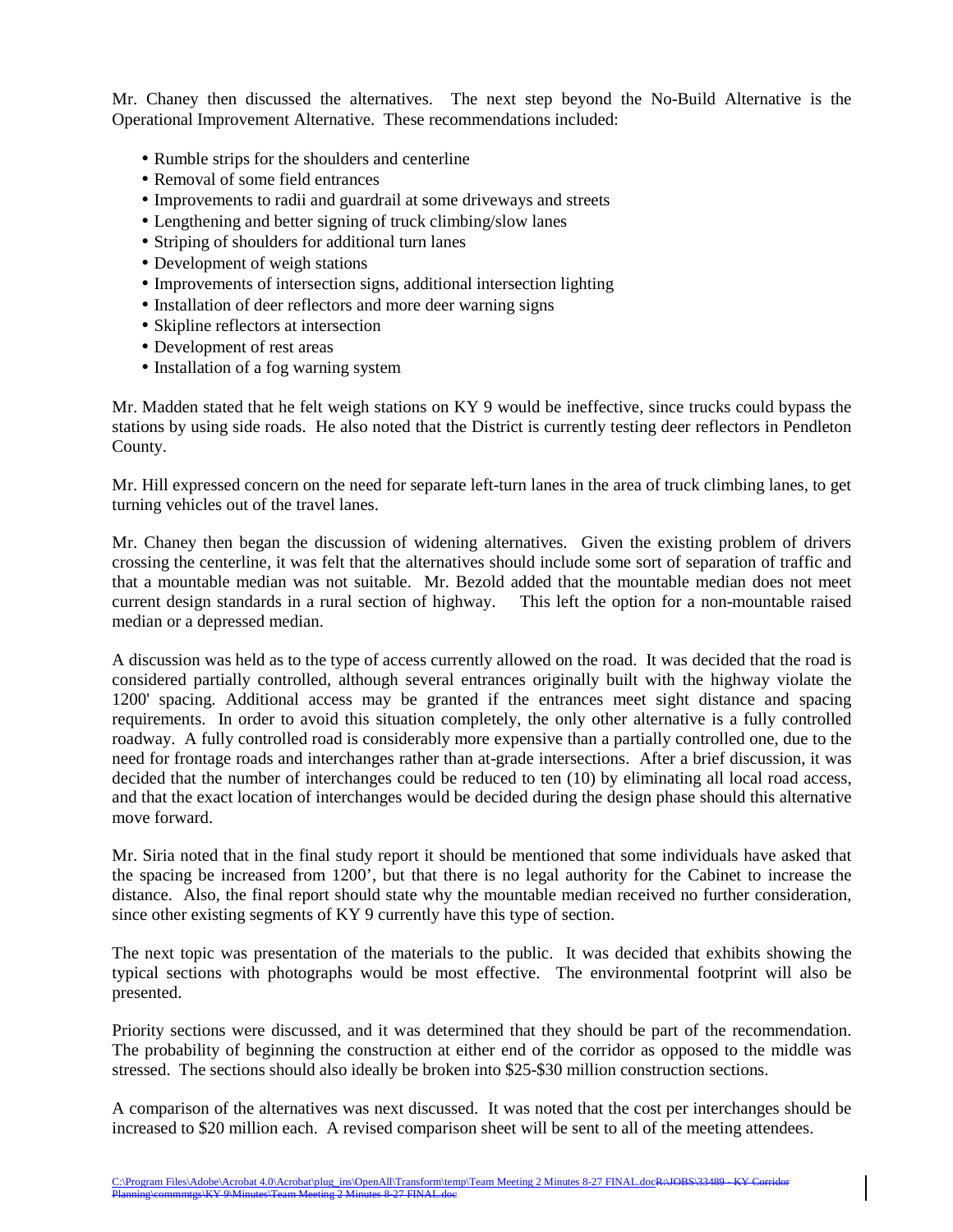The final topic of discussion was the public involvement program. Mr. Yeager offered to arrange Local Officials and Stakeholder meetings for Friday, September 7, 2001. It was decided that these meetings could be combined and held at two locations: Peach Grove Fire Department (10:00 AM Meeting) and the Bracken County Library (2:00 PM Meeting). A public meeting will be held at the Marathon Station near the Pendleton and Campbell County line in California, Kentucky. It will last from 11:00 AM to 7:00 PM. An additional meeting will be held in Mason County at the BP Station near the Bracken County Line on September 26, also from 11:00 AM to 7:00 PM. Both meetings should be advertised as open format public meetings to distribute information and receive input.

HNTB will provide the Cabinet with the public meeting handouts at least one week prior to the meeting. They will include a matrix to allow the comparison of the alternatives. The information should also include a realistic time frame for the construction of the facility. The survey form should be unique enough to allow weighing of the opinions expressed, including such questions as "How often do you drive on KY 9 and for approximately how many miles each trip?" The survey may even consider asking if people are willing to pay a toll to finance the widening.

Mr. Yeager noted that those persons who attended the last public meeting should be sent notifications of the upcoming public meetings. It was agreed that they would be sent a packet of information. He also agreed to see that variable message signs (VMS) are placed on the corridor at least one week prior to the meetings.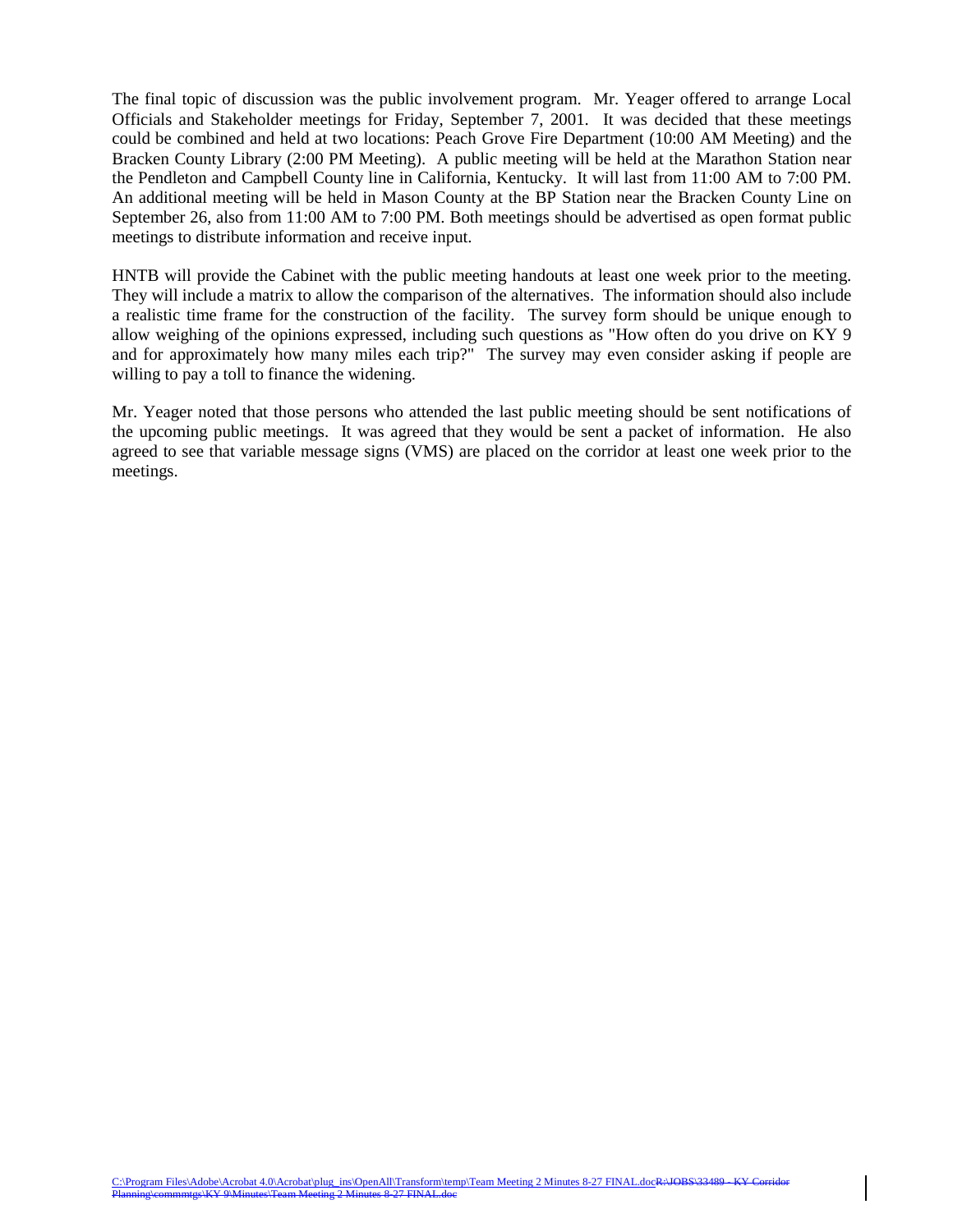

#### **STATEWIDE CORRIDOR PLANNING SERVICES KY 9 TEAM MEETING #3**

- TO: Annette Coffey, P.E. **Director** KYTC Division of Planning
- FROM: Larry D. Chaney, P.E. Director of Transportation HNTB-Louisville

# FINAL

- DATE: February 7, 2002
- SUBJECT: Statewide Corridor Planning KY 9 Widening Study Item No. 9-0165

The third Project Team meeting for the subject study was held November 21, 2001 in the District 6 office. Those in attendance were:

> Amy Kennedy BTADD Larry Chaney HNTB Corporation

Jim Wilson KYTC Division of Planning Bruce Siria KYTC Division of Planning Richard Wilson KYTC Division of Materials Brad Eldridge **KYTC** Division of Design Steve Halloran KYTC Division of Construction Ron Rister KYTC Division of Operations Rick Omohundro KYTC District 9 – Pre-Construction Sharon Laycock KYTC District 6 – Environmental Bill Madden KYTC District 6 – Traffic Mike Bezold KYTC District 6 – Design Bob Hill KYTC District 6 – Planning John Moss HNTB Corporation Jim Lemons HNTB Corporation

Bruce Siria opened the meeting by announcing that the final step in this project, the close-out public announcement, was tentatively set for the board meetings of the two Area Development Districts (ADD) involved. The dates discussed were February 19, 2002, for the Buffalo Trace ADD and February 21, 2002, for the Northern Kentucky ADD.

The meeting was then turned over to Larry Chaney for a recap of the public meetings. Mr. Chaney discussed the format of the meetings (tent meeting with handouts, boards and flip charts). He also noted that over 50 handouts were returned. He reviewed the types of alternatives proposed: a Fully Controlled Four-Lane Facility, a Partially Controlled Four-Lane Section, and an Operational and Safety Improvements Alternative. The Operational and Safety Improvements Alternative is considered to be a set of interim solutions.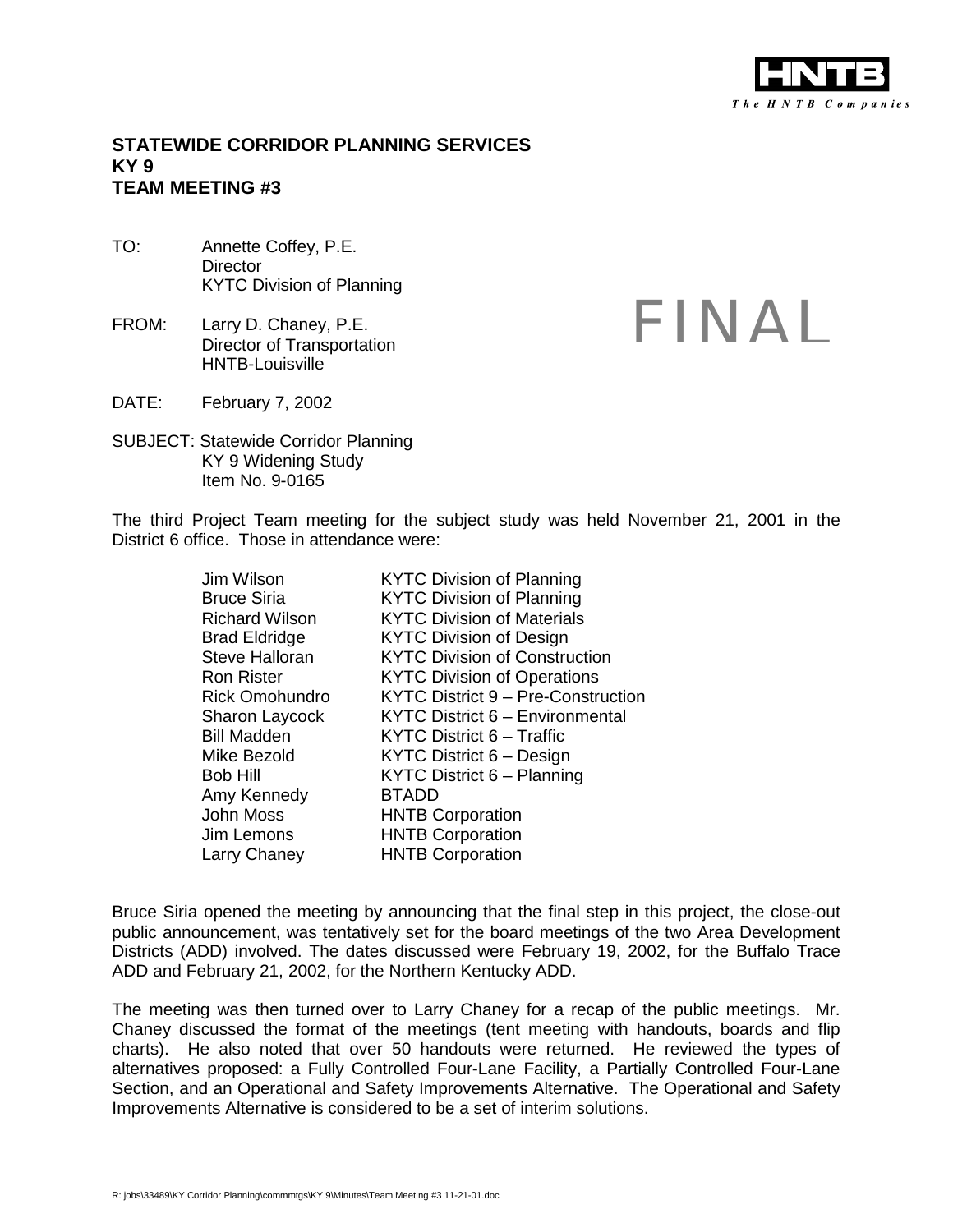

Mr. Siria mentioned that KY 9 seems to be generally used for longer trip lengths than comparable roadways. This supports the concept of adding rest areas with truck parking. Many comments were made by the public about this route being a "long, boring trip". It was further stated that a rest area would be a better solution than a weigh station. The team felt that the rest area concept should be a priority. However, it was also mentioned that the trucks may be using KY 9 to save time by effectively bypassing all the weigh/odometer stations.

The issue of how much existing right-of-way is actually available was mentioned, and it was determined that the amount would need to be clarified and checked against the costs estimated for purchase.

The question as to whether KY 9 should become a toll road was raised. It was explained that there was likely not enough traffic to warrant a toll road.

There appears to be minor resistance to the project from some people in Pendleton County. They are not necessarily against it, but do not see it as a priority over other possible road improvements in their County.

Priority Sections were discussed next. It was determined that the sections should be pursued as follows:

Priority One - Campbell County to KY 1109

Priority Two – East of KY 19 to Mason County

Priority Three – Middle Section (east of KY 1109 to west of KY 19)

Mr. Chaney mentioned that HNTB's recommendations would be Alternate #3, the partially controlled access 4-lane highway. There was consensus among the attendees, and acknowledgement that some additional issues need to be addressed pertaining to safety at the intersections. Also, some of the enhancements of Alternate #2 (Operational and Safety Improvements) need to be pursued as interim measures, particularly extensions of truck lanes and additions of turning lanes. Some of the reasons cited for supporting Alternative #3 were the lower costs, ability to resolve safety issues, ability to maintain a rural feel to the road, to curb sprawl, to address access issues and intersection problems, and to lessen right-of-way impacts. Points mentioned in favor of the fully controlled facility (Alternative #4) were that it would better address safety problems resulting from median crossings, and that it and would better support the through traffic volumes.

Mr. Siria concluded the meeting by stating that the next steps are to prepare the report for the study and to make the public announcement of the recommendations in February.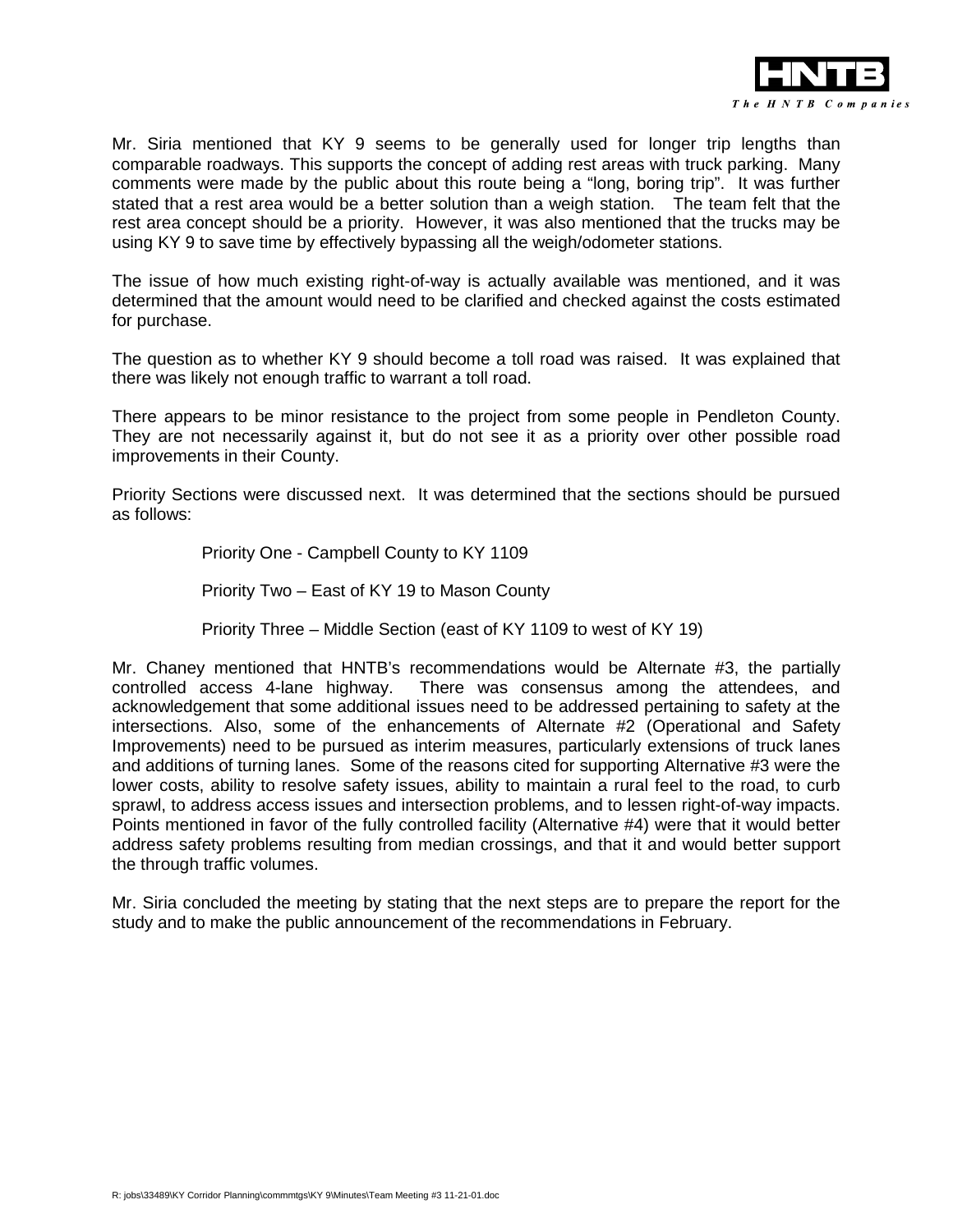#### **STATEWIDE CORRIDOR PLANNING SERVICES KY 9 TEAM MEETING #4**

- TO: Annette Coffey, P.E. **Director** KYTC Division of Planning
- FROM: Larry D. Chaney, P.E. Director of Transportation HNTB-Louisville
- DATE: April 9, 2002
- SUBJECT: Statewide Corridor Planning KY 9 Widening Study Item No. 9-0165

The fourth Project Team Meeting for the subject study was held at 10:00 a.m. March 19, 2002 in the District 6 Conference Room. Those in attendance were:

| Jim Wilson            | <b>KYTC Division of Planning</b>   |
|-----------------------|------------------------------------|
| <b>Bruce Siria</b>    | <b>KYTC Division of Planning</b>   |
| Joe Tucker            | <b>KYTC Division of Planning</b>   |
| <b>Brad Eldridge</b>  | <b>KYTC Division of Design</b>     |
| <b>Bob Yeager</b>     | KYTC District 6 - Planning         |
| <b>Bill Madden</b>    | <b>KYTC District 6 - Traffic</b>   |
| <b>Richard Guidi</b>  | KYTC District 6 - Design           |
| Mike Bezold           | KYTC District 6 - Design           |
| <b>Rick Omohundro</b> | KYTC District 9 - Pre-Construction |
| Amy Kennedy           | <b>BTADD</b>                       |
| <b>Scott Boone</b>    | <b>NKADD</b>                       |
| Karen Mohammadi       | <b>HNTB Corporation</b>            |
| Larry Chaney          | <b>HNTB Corporation</b>            |
|                       |                                    |

Bruce Siria opened by stating that a lengthy discussion was held at the last Team Meeting regarding the preferred alternative, and that priority sections were also discussed. The priority sections decided at that meeting are as follows:

**1st:** Existing Four-Lane Segment in Campbell County to KY 1109 in Bracken County **2nd:** KY 10 in Mason County to KY 19 in Bracken County **3rd:** Bracken County: KY 1109 to KY 19

Bruce also stated that officials from both Mason and Bracken Counties have shown interest in the project. Only one-half of a mile is in Campbell County, and representatives of Pendleton County have stated that there are higher priority transportation projects for their county than the widening of KY 9.

Considering the opinions of local officials, the Cabinet decided to hold an additional